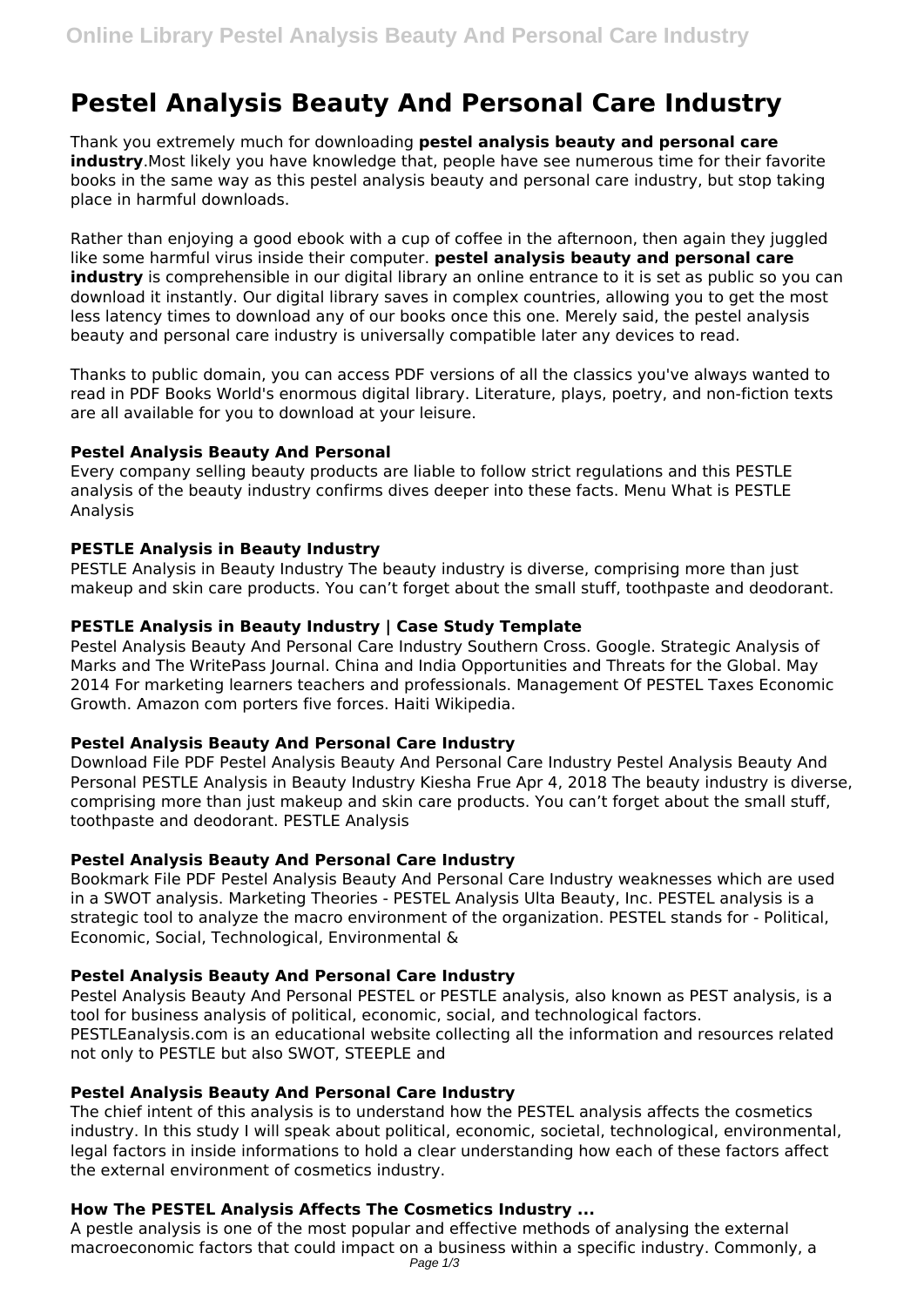pestle analysis will be used alongside other analyses that focus on internal factors.

## **Health Spa Pestle Analysis | Business essays | Essay Sauce ...**

The main purpose of this analysis is to understand how the PESTEL analysis affects the cosmetics industry. In this report I will talk about political, economic ,social, technological, environmental, legal factors in details to have a clear understanding how each of these factors affect the external environment of cosmetics industry.

# **A PESTEL analysis of the cosmetics industry**

A PESTEL analysis or PESTLE analysis (formerly known as PEST analysis) is a framework or tool used to analyse and monitor the macro-environmental factors that may have a profound impact on an organisation's performance. This tool is especially useful when starting a new business or entering a foreign market.

## **PESTEL Analysis (PEST Analysis) EXPLAINED with EXAMPLES | B2U**

A PESTEL analysis or more recently named PESTELE is a framework or tool used by marketers to analyse and monitor the macro-environmental (external marketing environment) factors that have an impact on an organisation.

## **Marketing Theories - PESTEL Analysis**

Ulta Beauty, Inc. PESTEL analysis is a strategic tool to analyze the macro environment of the organization. PESTEL stands for - Political, Economic, Social, Technological, Environmental & Legal factors that impact the macro environment of Ulta Beauty, Inc.. Changes in the macro-environment factors can have a direct impact on not only the Ulta Beauty, Inc. but also can impact other players in the Specialty Retail, Other.

## **Ulta Beauty, Inc. PESTEL / PEST & Environment Analysis ...**

This report is shared in order to give you an idea of what the complete SWOT & PESTLE analysis report will cover after purchase. We invest deep in order to bring you insightful research which can add tangible value to your business or academic goals, at such affordable pricing.

# **Shiseido SWOT & PESTLE Analysis | SWOT & PESTLE**

Russia market analysis The analysis of Russian beauty and personal products will be based on the beauty and personal product manufacturers as the central players in the market. The manufacturers of the chemical ingredients will be considered as suppliers, while retailers and consumers as the key buyers. PORTER'S five forces Buyer power The major buyers for beauty and personal care products are ...

#### **Russia market analysis The analysis of Russian beauty and ...**

PEST analysis is the most general version of all PEST variations created. It is a very dynamic tool as new components can be easily added to it in order to focus on one or another critical force affecting an organization. Although following variations are more detailed analysis than simple PEST, the additional components are just the extensions ...

#### **PEST & PESTEL Analysis | SMI**

Press Release Cocoa Butter Market Potential Targets, PESTEL Analysis, Growth and Value Chain Study | Jindal Cocoa, Cargill, Incorporated Published: Sept. 15, 2020 at 4:37 a.m. ET

# **Cocoa Butter Market Potential Targets, PESTEL Analysis ...**

Threats in the SWOT analysis of Kaya Skin Care Clinic. Threats are those factors in the environment which can be detrimental to the growth of the business. Some of the threats include: Competition: The primary challenge for Kaya Skin Care Clinic are competitors like Lakme salon, YLG, Naturals and Affinity Salon. Excessive fragmentation: The beauty industry especially skin care clinics face a ...

#### **SWOT analysis of Kaya Skin Care Clinic - Kaya SWOT analysis**

PESTEL Analysis can be an effective framework to use in Corporate Strategy Planning Corporate Strategy Corporate Strategy focuses on how to manage resources, risk and return across a firm, as opposed to looking at competitive advantages in business strategy and for identifying the pros and cons of a Business Strategy.